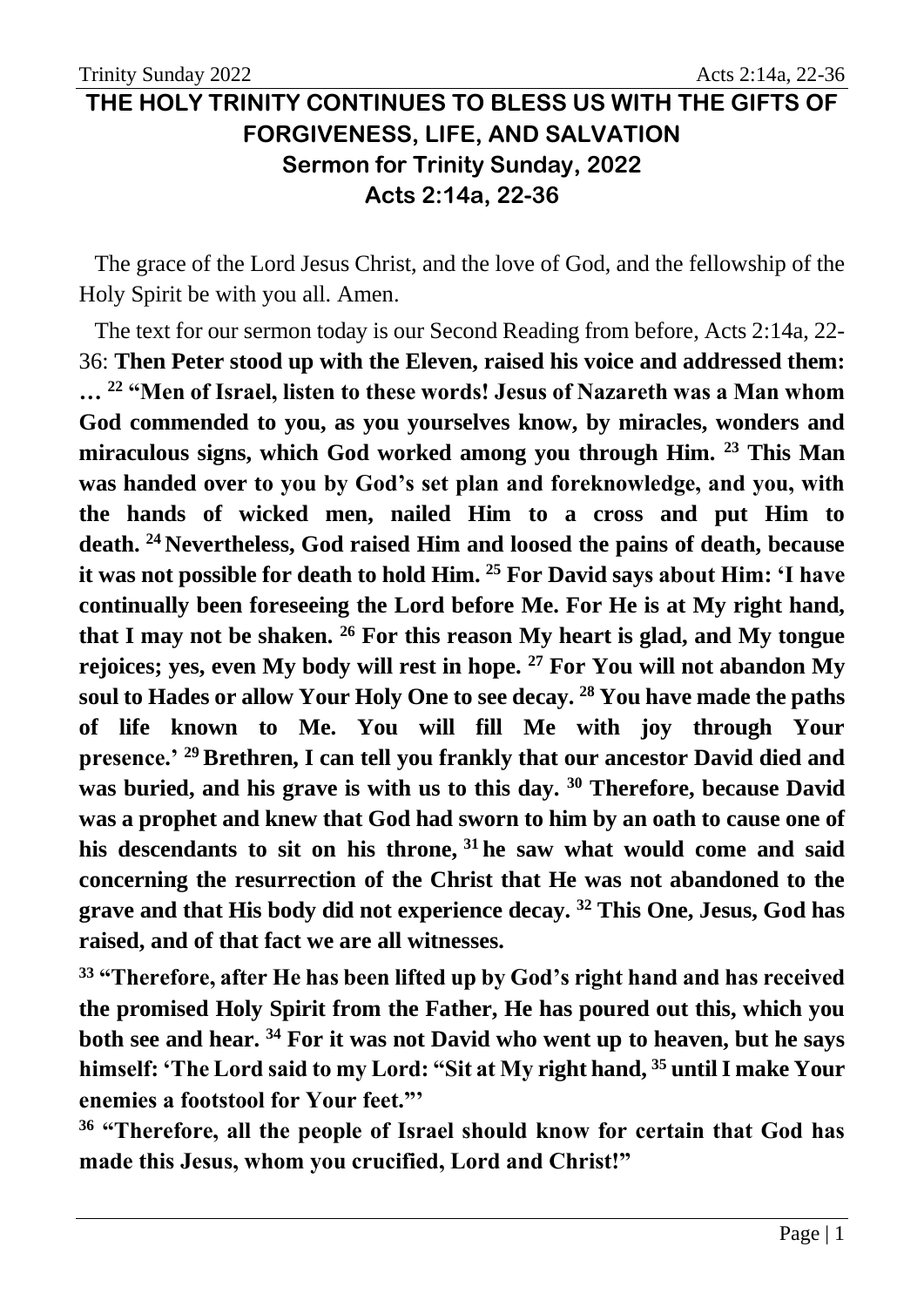Lord God, heavenly Father, sanctify us through Your truth, Your Word is truth. Amen.

Dear friends in Christ,

Today is the Feast of the Holy Trinity. On this day, we sing hymns emphasising the Trinitarian nature of the one true God, Father, Son, and Holy Spirit. On this day, we confessthe Athanasian Creed, which goes into the most detail on the relationship of the three persons in the Trinity. Today we are not celebrating some dry doctrine with no connection to life. No, we are celebrating a living reality - the reality of who God is, as He is, as He has acted to save us and give us life, and as He has revealed Himself to us in Holy Scripture. Today we are confessing the truth of the Holy Trinity, over against all heretics that have arisen in history, from the Arians of the fourth century to the Mormons and Jehovah Witnesses of our day. The living reality of the triune God and the true and saving doctrine concerning the same - that's why we put aside this Sunday to celebrate the festival of the Holy Trinity.

Now there is much about the mystery of the Holy Trinity that is hard for us to understand. How can there be three Persons and yet only one God? How can this triune God have always been, uncreated, from eternity? I suppose that if we could fully understand God, we would have to be God!<sup>1</sup>

But while there is much that remains hidden to us mortal creatures, there is also much that has been revealed, and that is what our focus must be on. God wants us to know Him in a living, vital relationship and to know what we need to know about Him to be saved, and that's where our Scripture readings come in today.

Our text, the Second Reading from before, from Acts chapter 2, picks up where our reading from last week left off. It's Peter's Pentecost sermon. Last week we heard the first part of Peter's sermon. Now, today we continue with the main part of that sermon. Today we hear in more detail the life-giving message of the living God, Father, Son, and Holy Spirit. So, let's go.

Peter has stood up and is preaching to the crowd that has gathered in Jerusalem. God has arranged it that all these people would be there that day. They were all there, in and around the temple area, when God caused there to be a loud sound, "*a sound like a violent blast of wind*," that had caught their attention. They then heard Christians speaking of the mighty works of God in foreign languages. That was a

<sup>1</sup> Isaiah 44:7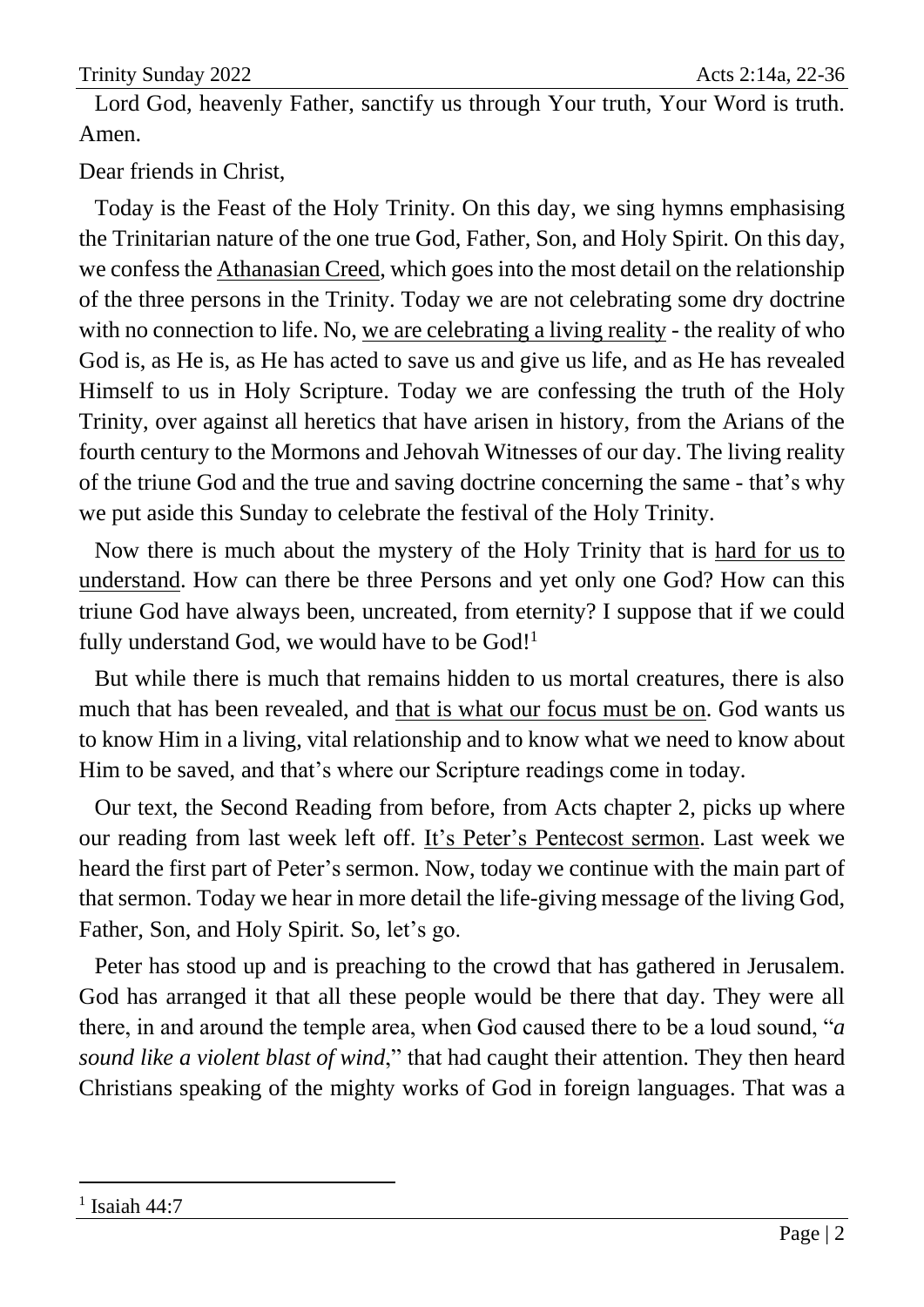sign that God was pouring out His Spirit to get the Good News to all nations so that "*everyone who calls on the name of the Lord will be saved*" (Acts 2:21).

Now Peter goes on from there and we notice throughout how Peter weaves his message around the work of the three persons of the Trinity to save us. He begins: "**Men of Israel, listen to these words! Jesus of Nazareth was a Man whom God commended to you, as you yourselves know, by miracles, wonders and miraculous signs, which God worked among you through Him. <sup>23</sup> This Man was handed over to you by God's set plan and foreknowledge, and you, with the hands of wicked men, nailed Him to a cross and put Him to death**."

Peter's starting point was to point directly to *Jesus of Nazareth*. Which is as it should be. We only come to know God as He is through Jesus Christ. Remember how Jesus Himself had said, "*I am the Way, the Truth and the Life. No one comes to the Father except through Me*" (John 14:6).

Surely there could be no doubt that the people in this crowd would have remembered this man Jesus of Nazareth. They were in Jerusalem on the day of Pentecost. It was only seven weeks earlier, again in Jerusalem, at the time of the Passover festival, that many of these same Jewish pilgrims would have witnessed Jesus of Nazareth being sentenced to death by crucifixion. In fact, many of the people in this Pentecost crowd would have been among those calling for Jesus' crucifixion, and everyone would have heard of this man, Jesus of Nazareth. He was the talk of the town at the time of the Passover, and the echoes were still reverberating seven weeks later.

The "**miracles, wonders and miraculous signs**" Jesus performed during His ministry had spread far and wide – even in a world without social media where news is instant! It should also have been clearly known and self-evident that this Jesus was a Man sent by God. He could not do the works He had performed *unless God were with Him*. Yet, Jesus' enemies, out of jealousy and spite, had whipped up a mob to call for His death. The people in this Pentecost crowd, many of them, had gone along with that.

Peter lets them know it: "This Jesus," he says, "**you, with the hands of wicked men, nailed to a cross and put Him to death.**" Talk about laying a guilt trip on them! Talk about speaking a hard word to your audience! That's what Peter is doing. He's showing unrestrained courage by speaking this hard, condemning word to his audience. This was a very dangerous thing he was doing. The crowd could have turned on him, but Peter needed to do this, to *convict* his listeners of their sin and wilful ignorance and unbelief so that they would know they had blown it with regard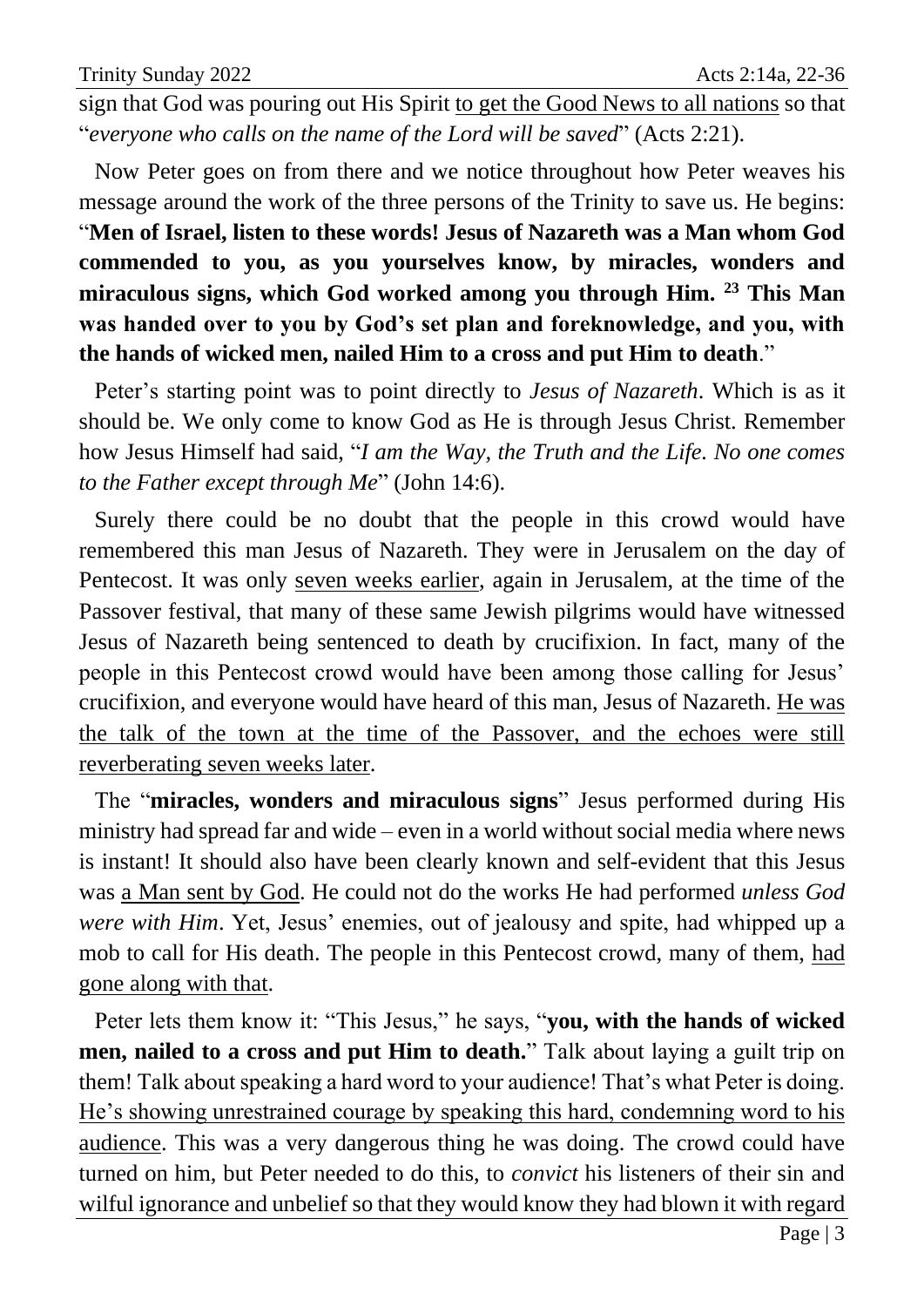to God. Pastors still today need to preach the Law to their hearers so that people will then be ready to hear and receive the Gospel.

Let's look at ourselves in the light of Peter's words – of God's Word. Do we realise how we have blown it with regard to God? Are we aware of our own sin and troubled by it? Often, we speak of the busyness of our lives, how there is not enough hours in the day to get everything done. We run around like chooks with our heads cut off! In all this busyness, how much time do we give to stop and remember Jesus in our daily living? Do we even bother? Do we think about Jesus and His saving work every day? Do we set aside not just a couple hours of a Sunday to thank and praise Him, but some time *every day* to thank Him, or do we think that somehow by our own strength and righteousness, we shall prevail! We need to know our need for the Saviour God has provided. We need Him every day. We need to be stripped of our righteousness in order to receive His.

Well, even though those Pentecost hearers had called for Jesus' crucifixion and blown it big-time, even so, God was working good in spite of, and even through, their evil. Peter told them that this Jesus was, in fact, "**handed over to** (them) **by God's set plan and foreknowledge**." "*You meant it for evil, but God meant it for good*" is what Peter was saying. God was working out His plan and purpose by Jesus being delivered up unto death. There was no other way for mankind to be saved, other than by the sacrificial death of God's own Son, Jesus Christ. The Father had sent His Son into the world, in the flesh, to do just this: *to carry the load of our sins to the cross*. By the shedding of His blood for us, in our place, Jesus has purchased forgiveness and righteousness and redemption for us poor sinners.

This was the way, the only way, it could happen. We were too blind and ignorant and sin-bound to work our way out of the mess we had gotten ourselves into. Only God could save us. And He has! This is God's perfect and eternal plan for us, from before the foundation of the world: that the Father would send the Son to be our Saviour. And it happened through Jesus' death on the cross. As John writes, "*The blood of Jesus His Son cleanses us from all sin*" (1 John 1:7).

But the story doesn't end there. Peter continues: "**God raised Him and loosed the pains of death, because it was not possible for death to hold Him**." Peter is speaking of the resurrection of Christ on Easter Day. God the Father raised up His Son, the Son having accomplished the mission on which the Father had sent Him. Mission accomplished! We remember the words the Father spoke to His Son at His baptism, "*This is My beloved Son, with whom I am well pleased*" (Matt. 3:17). As the Father's beloved Son, Jesus fulfilled all righteousness.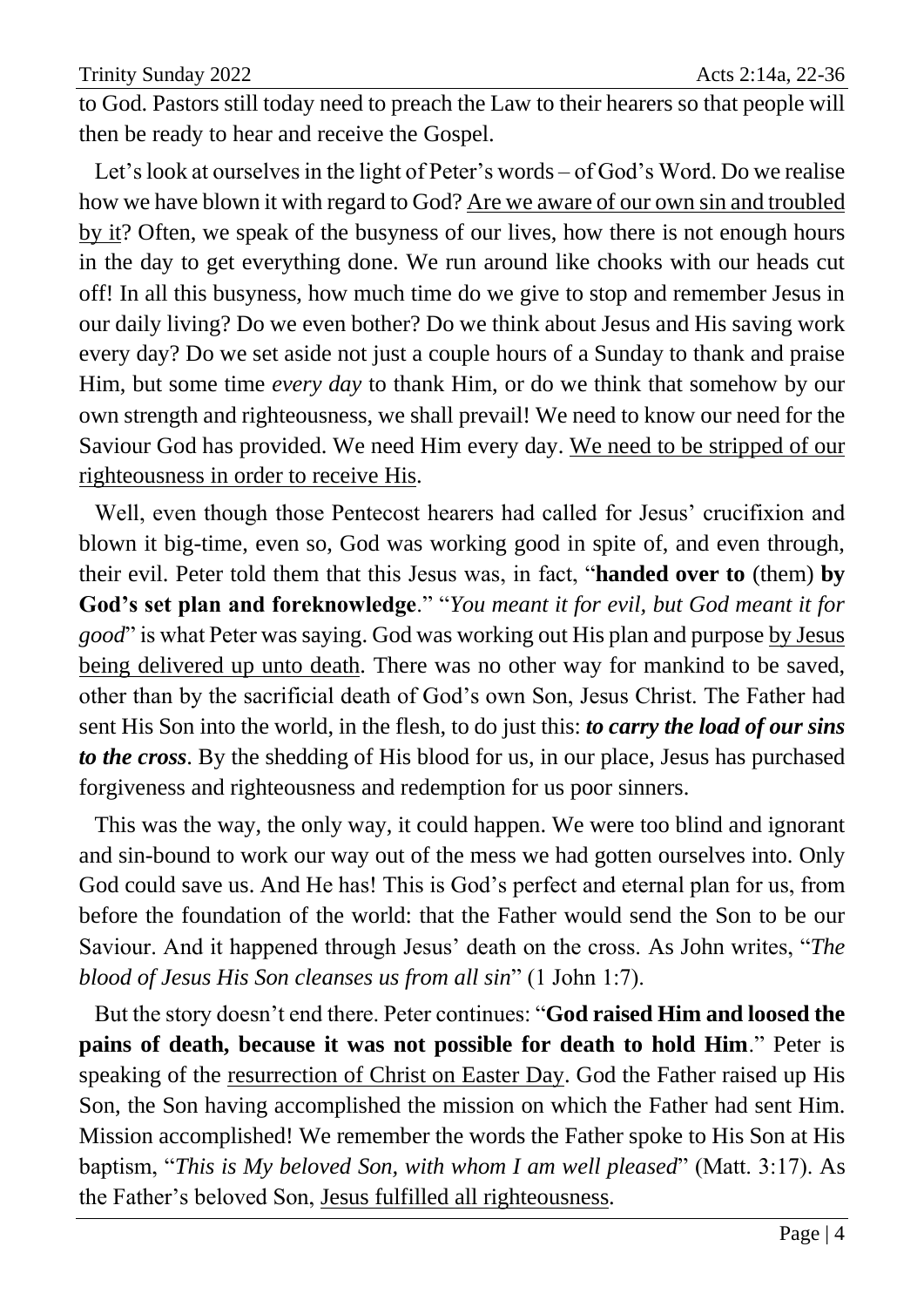Peter quotes from Psalm 16, to show that this resurrection of the Messiah was even predicted in Scripture. "**For this reason My heart is glad, and My tongue rejoices; yes, even My body will rest in hope. <sup>27</sup> For You will not abandon My soul to Hades or allow Your Holy One to see decay**." This is Christ speaking. But dear friends, we who have been joined to Jesus in baptism and in faith, this is us speaking, too! Yes, unlike Christ's body, that did not see decay, our bodies will return to dust, nevertheless, we shall share in Jesus' resurrection victory! God will raise us up, bodily, with a glorified body, on the Last Day! Every one of us can join with David in proclaiming, "**You have made the paths of life known to Me. You will fill Me with joy through Your presence**."

Then, from here, Peter goes on to explain the present situation: "**Therefore, after He has been lifted up by God's right hand and has received the promised Holy Spirit from the Father, He has poured out this, which you both see and hear**." Notice all three persons of the Trinity here, the Father, the Son, and the Holy Spirit. God the Father has raised Jesus up. Christ has been seated at the right hand of the Father and has poured out the Holy Spirit on the church. That is still happening today. Christ now is seated at the Father's right hand, ruling all things for the good of the church. The Holy Spirit now continues to empower the preaching of the church so that more and more people will hear the Good News and believe and be saved.

Dear friends, this is for you, and it is for me! We are on the receiving end of God's good gifts. We who have been baptised "*in the name of the Father and of the Son and of the Holy Spirit*" are the beneficiaries of His goodness. God, the one true God, the triune God - our God, has blessed us beyond measure. In spite of our sins, in the midst of our sorrows and confusions, the Holy Trinity is continuing to bless us with the gifts of forgiveness, life, and salvation. We have peace for our consciences, and hope in the face of our struggles - the living God is supplying us with all we need for this life and the next. Truly we are already living members of God's household and shall continue to "*dwell in the house of the Lord forever*" (Psalm 23:6). Amen.

The peace of God which passes all understanding, keep your hearts and minds in Christ Jesus. Amen.

## PRAYER FOR TRINITY SUNDAY

We praise You, O God, Father, Son, and Holy Spirit, for You are from everlasting to everlasting. We adore You as the Lord of all, clothed with majesty and honour. We sing Your praise, and humbly bring You our prayers.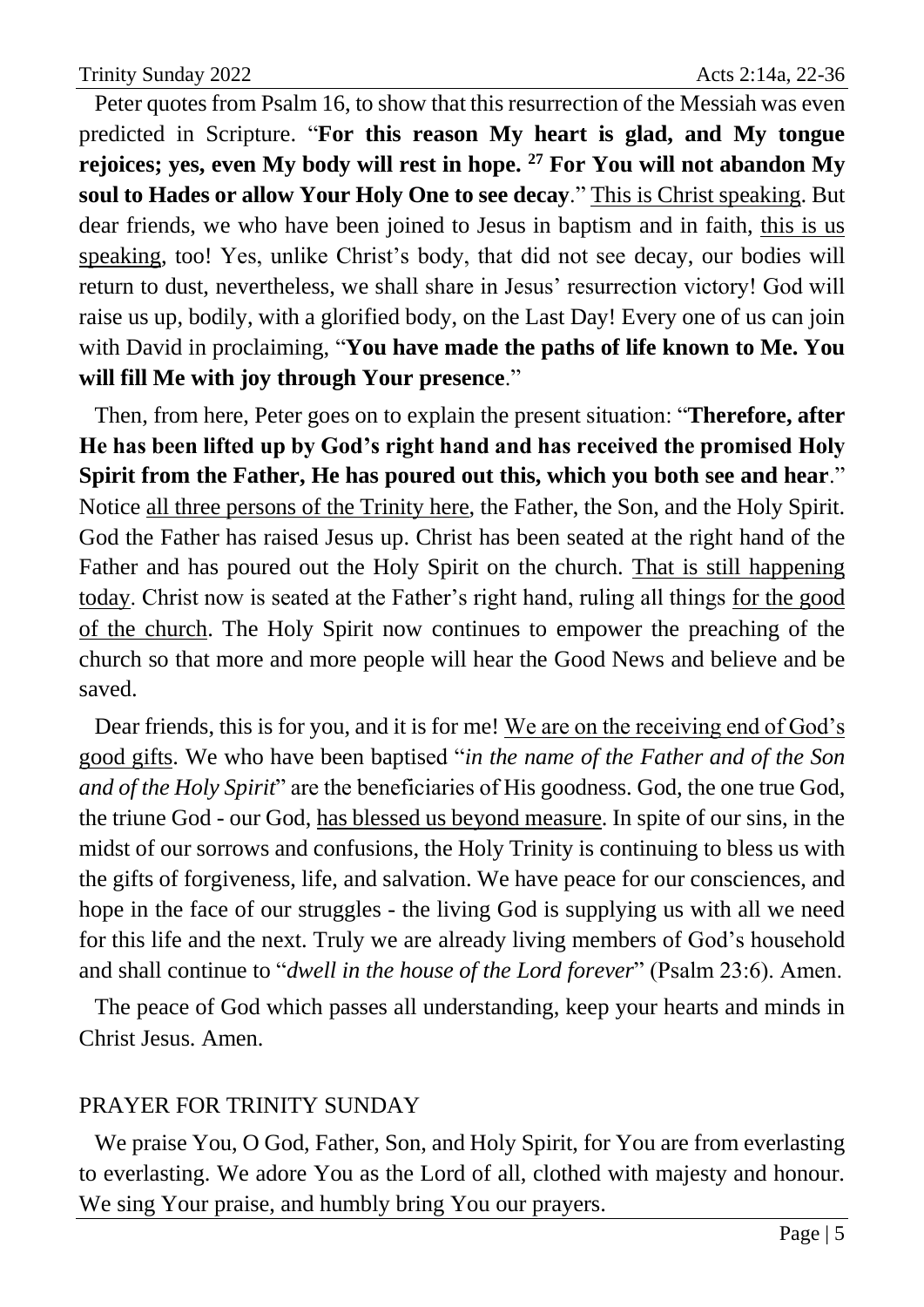We thank You for the truth by which we have come to know You, and for the mercy by which we have come to love You. We thank You for the ability and privilege to praise You, the one, true, eternal, immortal, invisible God in whom we live, move, and exist.

We bless You, heavenly Father, that the universe that you have made is good and wonderful, and that the things that You have made reveal Your power and wisdom.

We worship You, O Christ, only Son of the Father. For when You were lifted up on the cross You drew all people to Yourself, so that whoever believes in You might not die, but have eternal life. We praise You that, at the right hand of the Father, You govern all things for the benefit of Your church. Continue to intercede with the Father for us, Your people.

We praise You, O Holy Spirit that You have called us by the Gospel, and have led us to the saving truth of Jesus the Son. We praise You for gathering us into Your church and making us holy by Your grace. We thank You for making us alive in Christ by Baptism and faith, and for renewing our hearts and lives.

Gracious God, continue to open to us Your Holy Scriptures, that we may grow in our understanding of Your will, serve You more acceptably, and love and obey You better. Give us an ever clearer view of Jesus our Saviour, so that we may rejoice in Your love and mercy more and more, and always trust You completely for everything.

Live in Your Church, O Lord, and make people and pastors eager to fulfil their roles in Your kingdom. Cleanse Your church from all error, weakness, strife, and disobedience. Make us strong in faith and good works, and give us a strong hope in all Your rich promises.

Loving Lord, You have made us Your own; keep us close to You all our days. Give us unceasing joy in Christ's forgiveness and salvation, and confirm us in the new life of the Spirit, until that day dawns, when Your kingdom will come in all its fullness.

Then grant that we may see You face to face, and perfectly love and praise You, our gracious God, Father, Son, and Holy Spirit in the ages to come. Amen.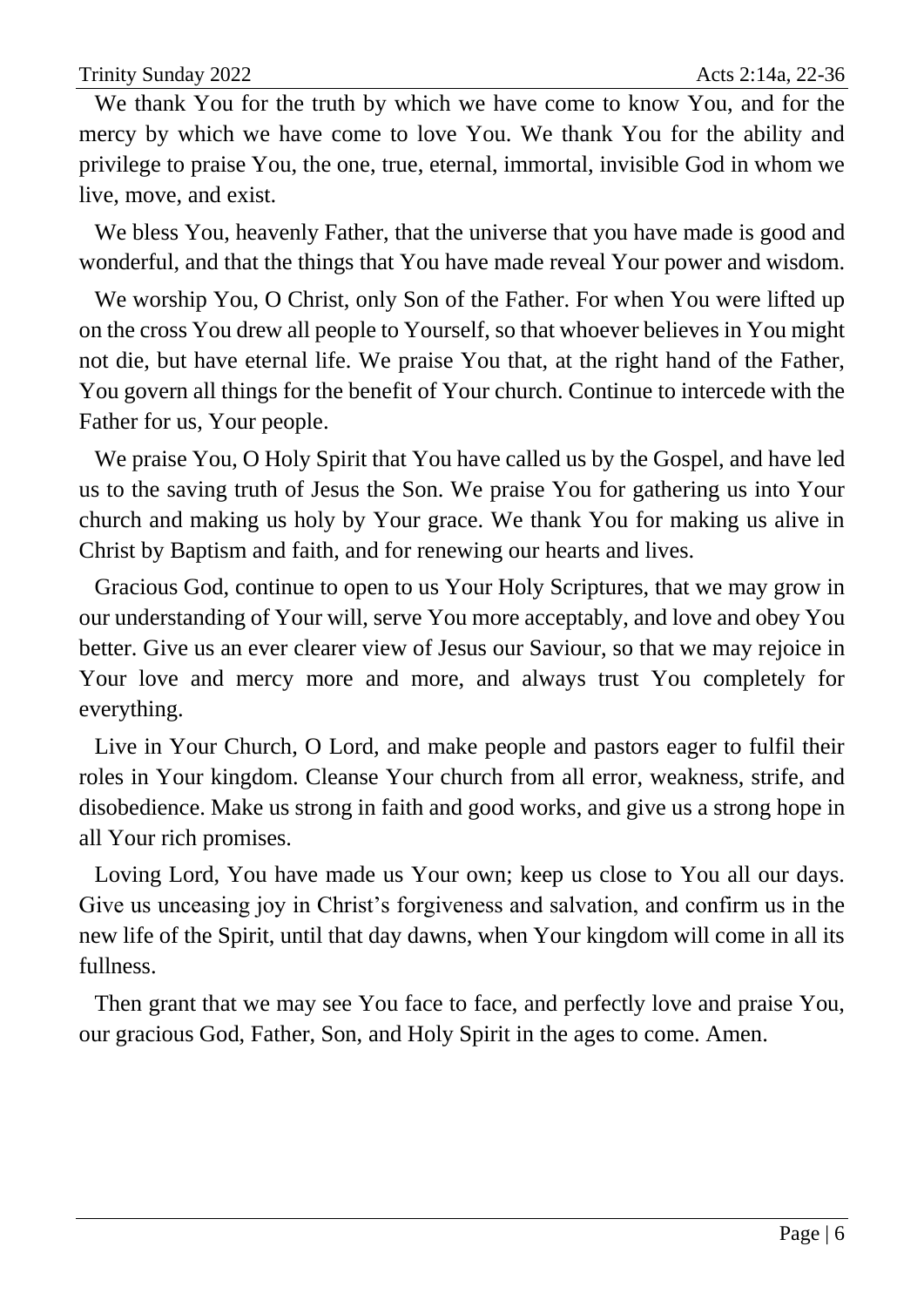THE HOLY TRINITY Proverbs 8:1-4, 22-31

<sup>1</sup> Does not wisdom call out? Does not understanding raise her voice? <sup>2</sup> Wisdom takes her stand on the top of the high ground beside the road, where the paths cross, <sup>3</sup> beside the gates in front of the city. At the entrance to the gateway wisdom calls aloud: <sup>4</sup> "Men, I am calling to you and raising My voice to the descendants of Adam: … <sup>22</sup> "The LORD had possessed Me at the beginning of His way, from of old, before any of His deeds. <sup>23</sup> I have been poured forth from eternity, from the first, before the earliest times of the earth.  $24$  I was given birth when there were no ocean-depths, when there were no springs that were made glorious by water. <sup>25</sup> I was given birth before the mountains had been firmly set and before there were hills, <sup>26</sup> before He had made the earth, the open fields or the first dust of the world.  $27$  I was there when He set up the heavens. When He traced a horizon on the surface of the deep,  $^{28}$  when He made the clouds firm above, when the fountains of the deep became strong,  $29$  when He assigned to the sea its limit, so that the waters would not transgress His command, when He marked out the foundations of the earth, <sup>30</sup> then I was beside Him as the Craftsman. I was also His delight every day, always rejoicing in His

presence,  $31$  rejoicing in His inhabitable world and delighting in human beings."

## Acts 2:14a, 22-36

<sup>14</sup> Then Peter stood up with the Eleven, raised his voice and addressed them: … <sup>22</sup> "Men of Israel, listen to these words! Jesus of Nazareth was a Man whom God commended to you, as you yourselves know, by miracles, wonders and miraculous signs, which God worked among you through Him. <sup>23</sup> This Man was handed over to you by God's set plan and foreknowledge, and you, with the hands of wicked men, nailed Him to a cross and put Him to death. <sup>24</sup> Nevertheless, God raised Him and loosed the pains of death, because it was not possible for death to hold Him. <sup>25</sup> For David says about Him: 'I have continually been foreseeing the Lord before Me. For He is at My right hand, that I may not be shaken. <sup>26</sup> For this reason My heart is glad, and My tongue rejoices; yes, even My body will rest in hope. <sup>27</sup> For You will not abandon My soul to Hades or allow Your Holy One to see decay. <sup>28</sup> You have made the paths of life known to Me. You will fill Me with joy through Your presence.' <sup>29</sup>Brethren, I can tell you frankly that our ancestor David died and was buried, and his grave is with